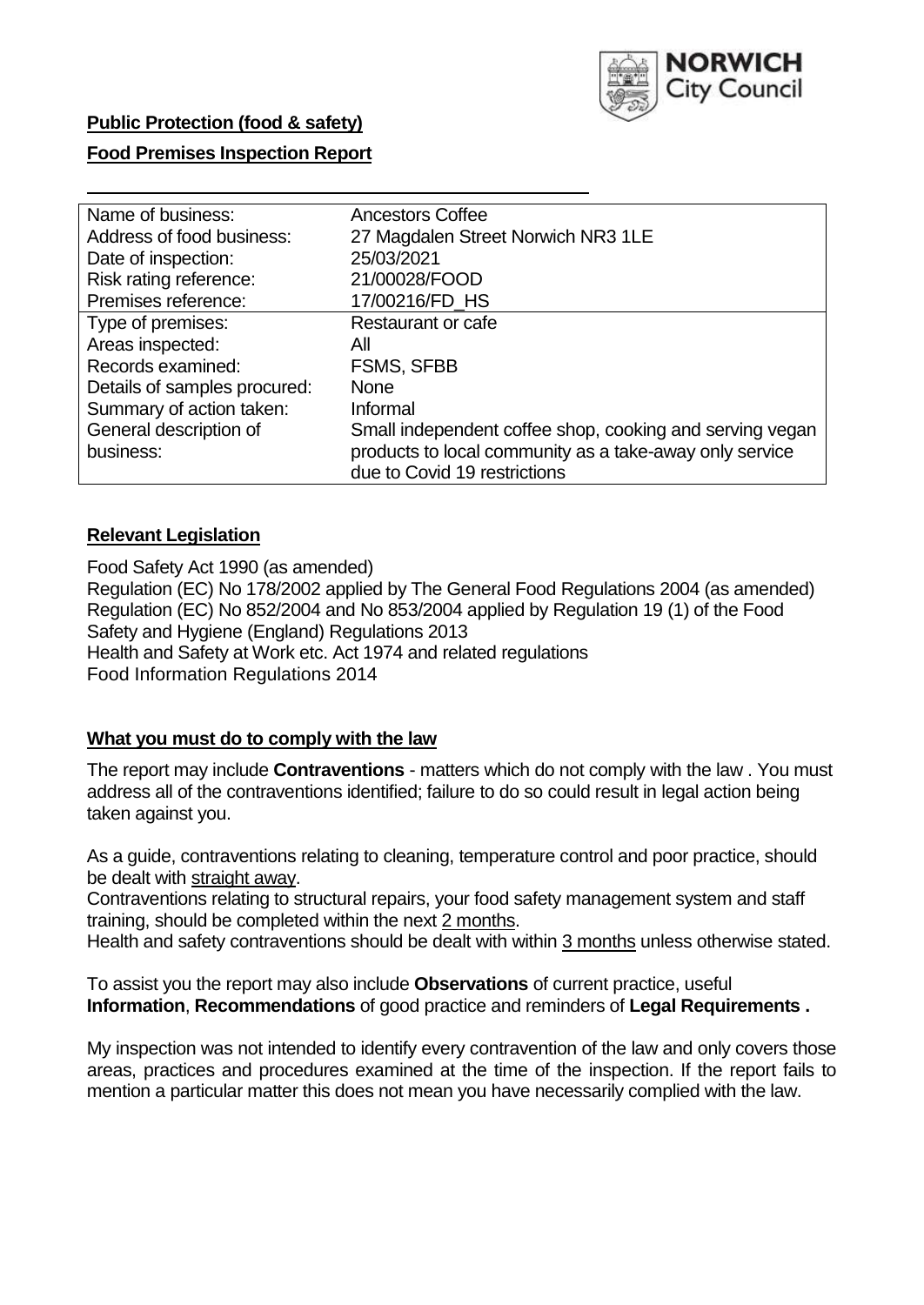# **FOOD SAFETY**

#### **How we calculate your Food Hygiene Rating:**

 The food safety section has been divided into the three areas which you are scored against for the hygiene rating: 1. food hygiene and safety procedures, 2. structural requirements and 3. confidence in management/control procedures. Each section begins with a summary of what was observed and the score you have been given. Details of how these scores combine to produce your overall food hygiene rating are shown in the table.

| <b>Compliance Area</b>                     |          |                  |           | <b>You Score</b> |                |    |           |    |                |  |  |
|--------------------------------------------|----------|------------------|-----------|------------------|----------------|----|-----------|----|----------------|--|--|
| Food Hygiene and Safety                    |          |                  |           | $\Omega$         | 5              | 10 | 15        | 20 | 25             |  |  |
| <b>Structure and Cleaning</b>              |          |                  | $\Omega$  | 5                | 10             | 15 | 20        | 25 |                |  |  |
| Confidence in management & control systems |          |                  | $\Omega$  | 5                | 10             | 15 | 20        | 30 |                |  |  |
|                                            |          |                  |           |                  |                |    |           |    |                |  |  |
| <b>Your Total score</b>                    | $0 - 15$ | 20               | $25 - 30$ |                  | $35 - 40$      |    | $45 - 50$ |    | > 50           |  |  |
| <b>Your Worst score</b>                    | 5        | 10 <sup>10</sup> | 10        |                  | 15             |    | 20        |    | $\blacksquare$ |  |  |
|                                            |          |                  |           |                  |                |    |           |    |                |  |  |
| <b>Your Rating is</b>                      | 5        | $\overline{4}$   |           | 3                | $\overline{2}$ |    |           |    |                |  |  |

 $000000$ 

Your Food Hygiene Rating is 3 - a generally satisfactory standard

# **1. Food Hygiene and Safety**

 requirements. You have safe food handling practices and procedures and all the Food Hygiene standards are excellent. You demonstrated full compliance with legal necessary control measures to prevent cross-contamination are in place. **(Score 10)** 

#### Contamination risks

 **Contravention** The following exposed food to the general risk of cross-contamination with bacteria or allergens or its physical contamination with dirt, foreign objects or chemicals:

- uncovered foods in window
- large numbers of potted plants on main counter area where food and drinks are handled
- worn chopping boards
- uncovered chocolate mix in kitchen

#### **2. Structure and Cleaning**

The structure facilities and standard of cleaning and maintenance are all excellent and you demonstrated full compliance with the law. There is evidence of effective pest control and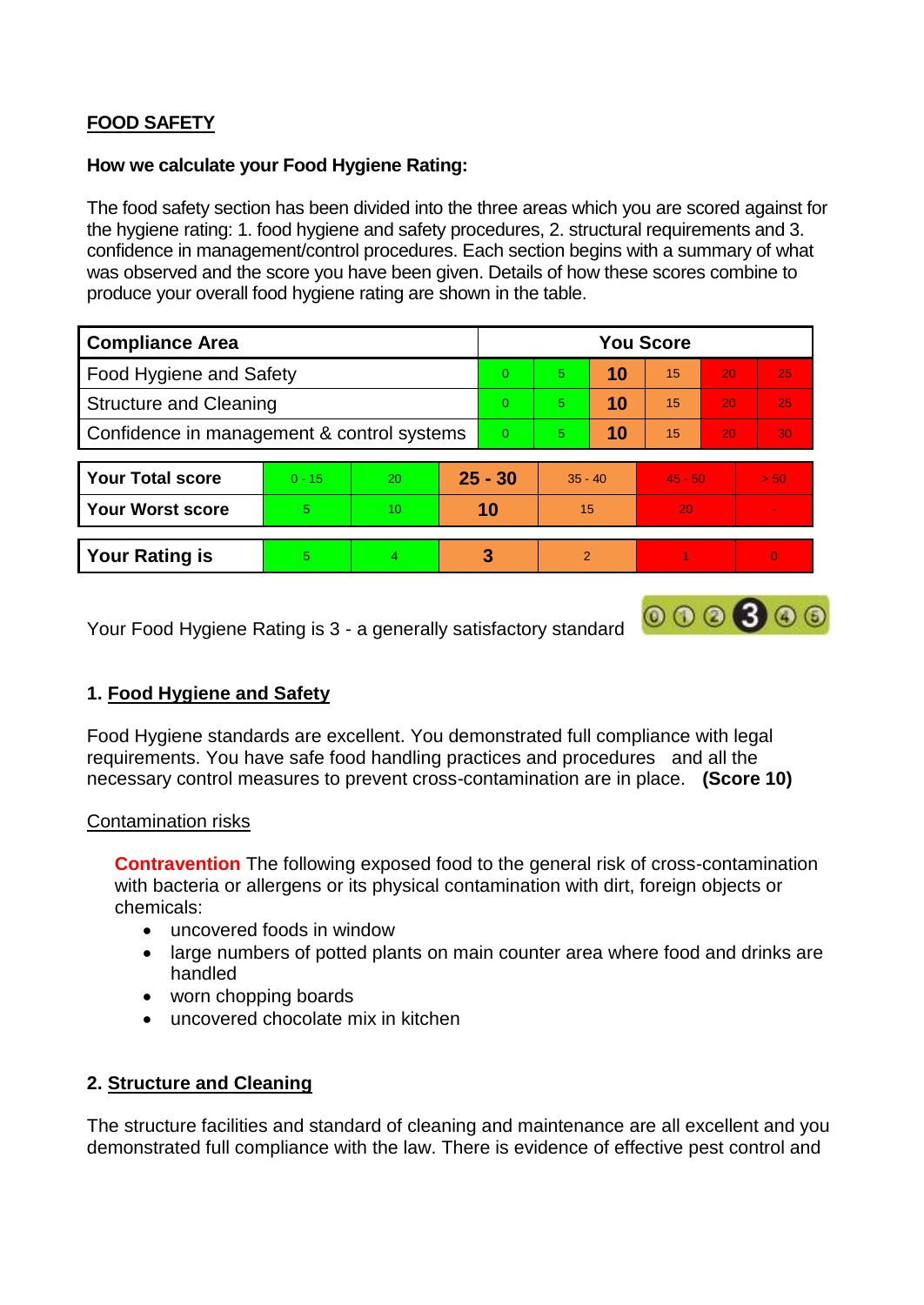procedures are in place to rectify any problems as they arise. There is good provision for waste disposal. **(Score 10)** 

### Cleaning of Structure

**Contravention** The following items were dirty and require more frequent and thorough cleaning:

• around equipment feet

 **Contravention** The following items could not be effectively cleaned and must be covered or made non-absorbent:

- mdf or chipboard shelves
- floors
- wooden furniture

#### **Maintenance**

**Contravention** The following had not been suitably maintained and must be repaired or replaced:

- floor surfaces
- worn and / or peeling paint
- rust on windows in main front of house counter area above wash hand basin.

## Pest Control

**Contravention** Pest proofing is inadequate particularly in the following areas:

• the external doors. Daylight could be seen under the rear door.

# **3. Confidence in Management**

There are generally satisfactory food safety controls in place although there is evidence of some non-compliance with the law. The contraventions require your attention; although not critical to food safety they may become so if not addressed. **(Score 10)** 

#### Proving Your Arrangements are Working Well

**Contravention** The following matters are needed in order to demonstrate your food safety management system is working as it should:

 you use a tablet based electronic HACCP food safety management system. must be evidence either electronic or hand written that your food safety practises assurance that you be move vigilant in future. However, I noted there were gaps in your electronic records. You had no recent electronic recording that stipulated food safety control measures you employ had been followed. I acknowledge that there are only two members of staff but there and procedures were being followed each day you trade. I took your verbal

#### Allergens